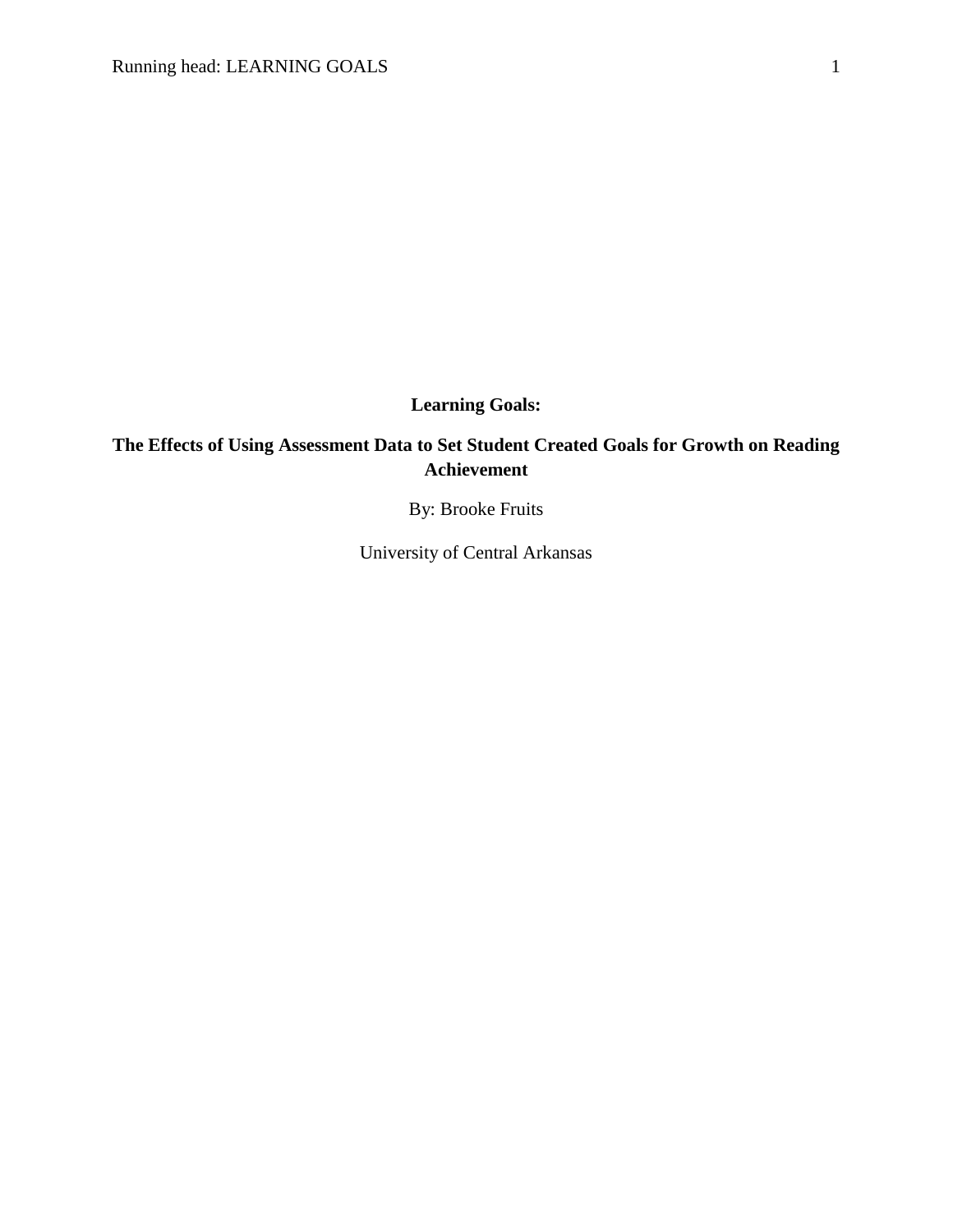# **Learning Goals:**

# **The Effects of Using Assessment Data to Set Student Created Goals for Growth on Reading Achievement**

Abstract: Struggling learners are often more successful at achieving learning growth when a specific goal is set in place with measureable outcomes. The goal of this study was to evaluate the effectiveness of using assessment data to set student determined learning goals with the end result being reading achievement. For the study, a group of first grade students were selected and assessed to determine what areas of weakness they had in their reading knowledge. Then learning goals were set with the student based on the assessment data collected. Student selected learning goals were found to impact the student's reading achievement during the study. **Keywords:** assessment, data, student created, learning goals, achievement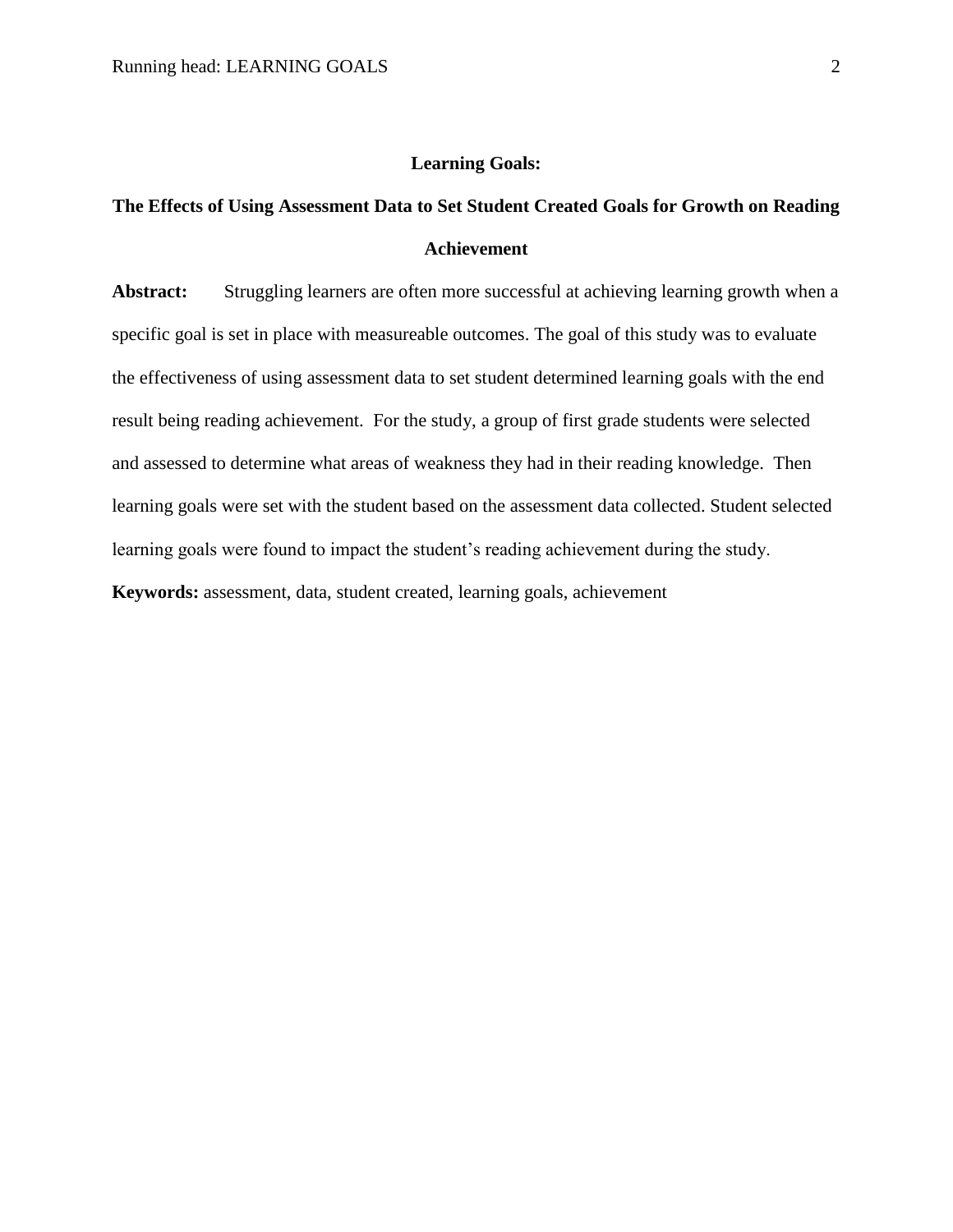# **Introduction**

Mraz and Hertz (2015) stated that "Setting goals with each individual child will take time, but trust that it is time well spent" (p.116). Assessments are common in most classroom settings to determine student achievement and areas of weakness. Teachers often use this data to set learning goals for students and to plan lessons to help students accomplish these goals. When students are involved in the assessment process and setting learning goals, it allows them to take ownership in their own learning. With students in mind, learning goals should be set in language the students understand, be measurable, and be obtainable in a targeted amount of time. Mraz and Hertz (2015) also stated that "Once the goal is identified for the child, you have only selected your destination. Together, you and the child must map out and record the journey so she has a reasonable, reliable way to achieve the goal again and again" (p.118). When teachers and students set out on the journey to achieve a goal, academic achievement will increase.

#### **Background**

Teachers often use student assessment data to set learning goals for whole group lessons, small group interventions, and individual student goals in a subject area where the students can show growth. Students often possess a drive to want to do better in their learning and are often curious about how they do on a particular assessment. They are proud when they show growth and often get frustrated when they are not sure what to do. When students are involved in the goal setting process, they can select an area they would like to improve in and work to reach that set goal. This provides the student with ownership and accountability in their own learning. The trend in the reading research is that students need to be actively involved in their learning and goal setting to help them improve academically and gain confidence in their abilities. Stated goals hold the teacher and student accountable and achievement is enhanced to the degree that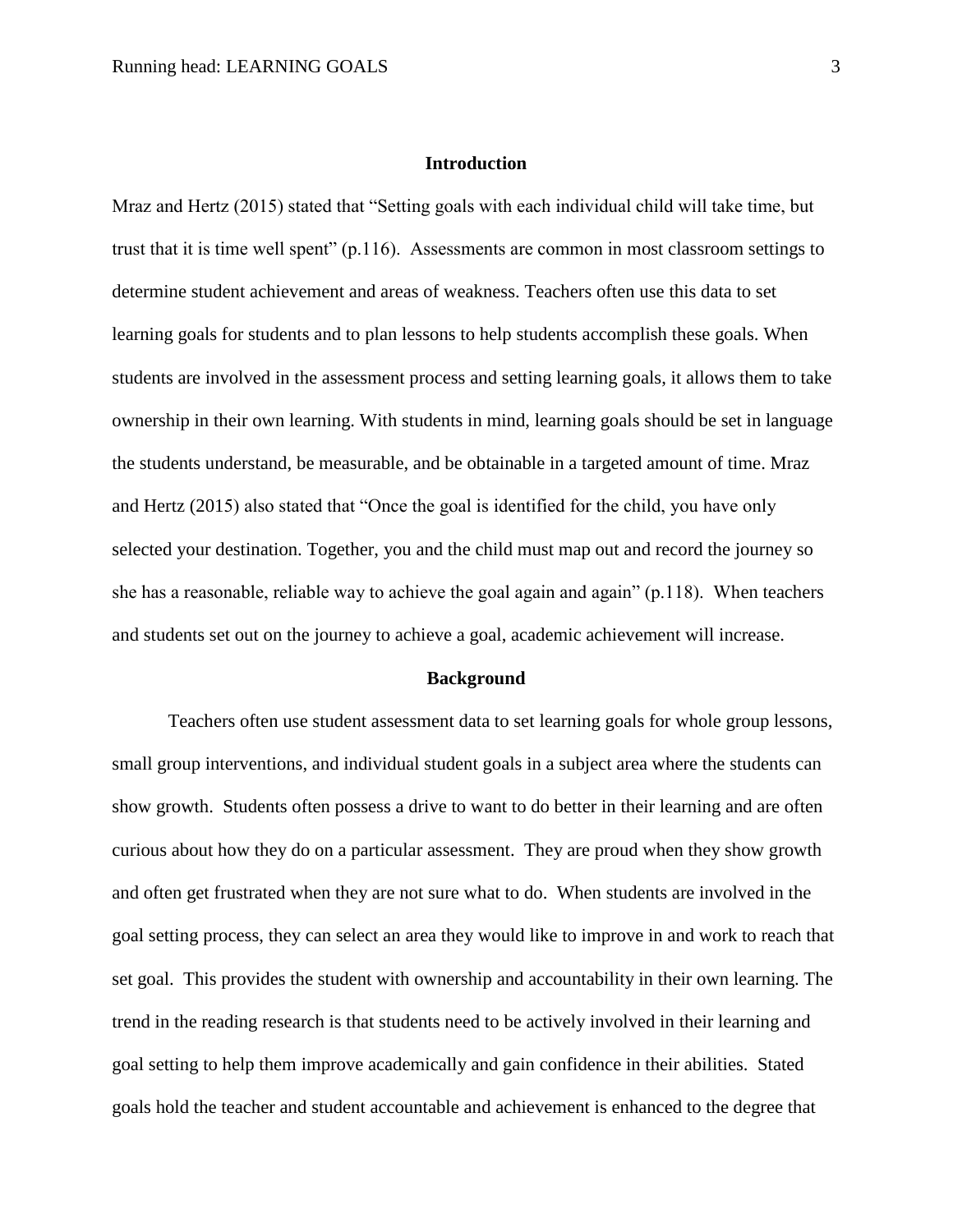students and teachers set and communicate appropriate, specific, and challenging goals. Students will be actively involved in the goal setting process to set appropriate, specific, and challenging goals for themselves which will begin to help the student toward increased achievement (Serravallo, 2015).

According to Lucy Calkins (2015), teachers must first set the tone for literacy learning by serving as a mentor who demonstrates what it means to live joyfully literate lives. Students often rely on schools to provide them with this image of possibility. When teachers are transparent about their own reading and their goals to develop themselves as a reader, they can model that learning to read well is a lifelong process (Calkins, 2015, p.17). Calkins (2015) also states that learners need assessment-based instruction, including feedback that is tailored specifically to them. By taking the time to research students' work and to think about their path of development in reading skills, teachers can gain knowledge to provide guidance so each learner can progress toward clear goals (Calkins, 2015, p.25). This is also important to build skills and confidence in an area that is important to them for a successful experience before conquering more difficult areas (Elias, 2013). Students must own the assessment process as well, by being able to communicate what and how they are being assessed, and why it is valuable to them (Miller, 2015). Once classroom teachers start empowering students to become metacognitive with the focus of improving learning, it can result in a change in student motivation, resilience, and learning gains (Wilson, 2015).

By setting a daily attainable goal, students can strive to outgrow themselves each day (Calkins, 2015). By noticing reading and writing connections in assessments and instruction, teachers can begin to notice similar strengths and weaknesses to make the most out of a goal, and provide opportunities to repeat the work across the student's day (Serravallo, 2015). In using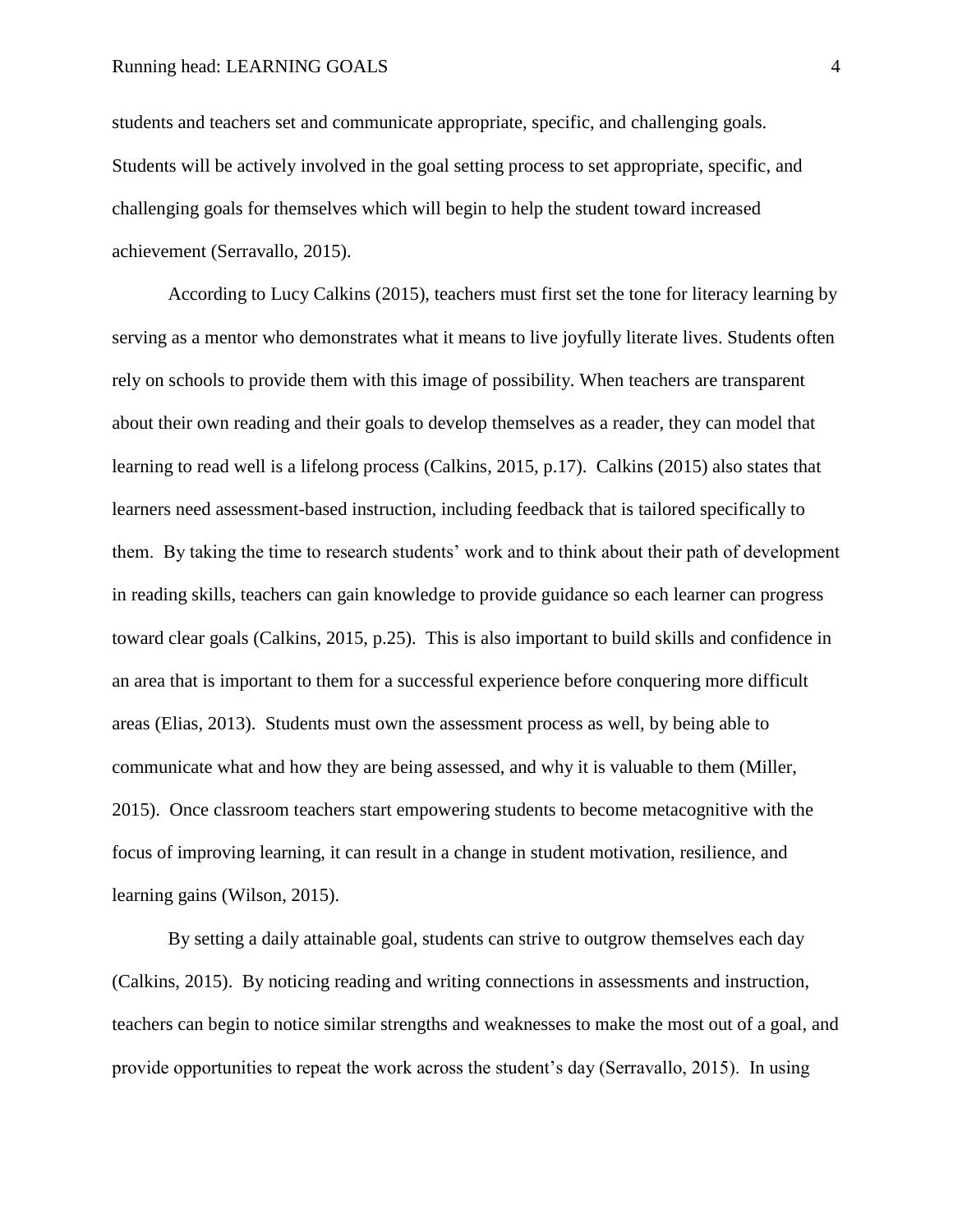assessment to set learning goals with students, there are four specific steps identified by Jennifer Serravallo. They include: collecting, analyzing, interpreting data, and establishing a goal with the student. Then, through an individual conference, set an action plan to help obtain this goal (Serravallo, 2015). When setting learning goals with students it is important to consider the five lenses for reading. These include: engagement, fluency, print work, comprehension, and conversation. Learning goals can also be set in order to achieve good writing, writing process, and writing engagement (Serravallo, 2015). The more content knowledge teachers can gain from a variety of assessments and tools students use on a regular basis, such as reading logs, the more they can learn about the reader. The more they help them develop goals and make gains in reading achievement. The first step in the goal setting process is to match the right goal to the right reader (Serravallo, 2015). It is important to consider its appropriateness and how assessment will take place to see if the child met their learning goal. Once the goals are developed, the teacher can select strategies to match the student's needs in meeting that learning goal (Serravallo, 2015). When developing goals teachers must consider: what the student knows, what they need to know, and what they need to be able to do for a particular reading level (Calkins, 2015). When developing learning goals with students the language we use to communicate with students is valuable. This includes our oral language, written language, and language we use to convey learning goals to the students in our classrooms. "Students can refer to charts to find strategies to tackle areas of trouble. Charts also remind students of new processes until they become automatic" (Mraz & Martinelli, 2014). One way to make a learning goal chart fit the student's needs for just-right words and phrases is to listen to the words children use to define and label what they are learning (Mraz &Martinelli, 2012).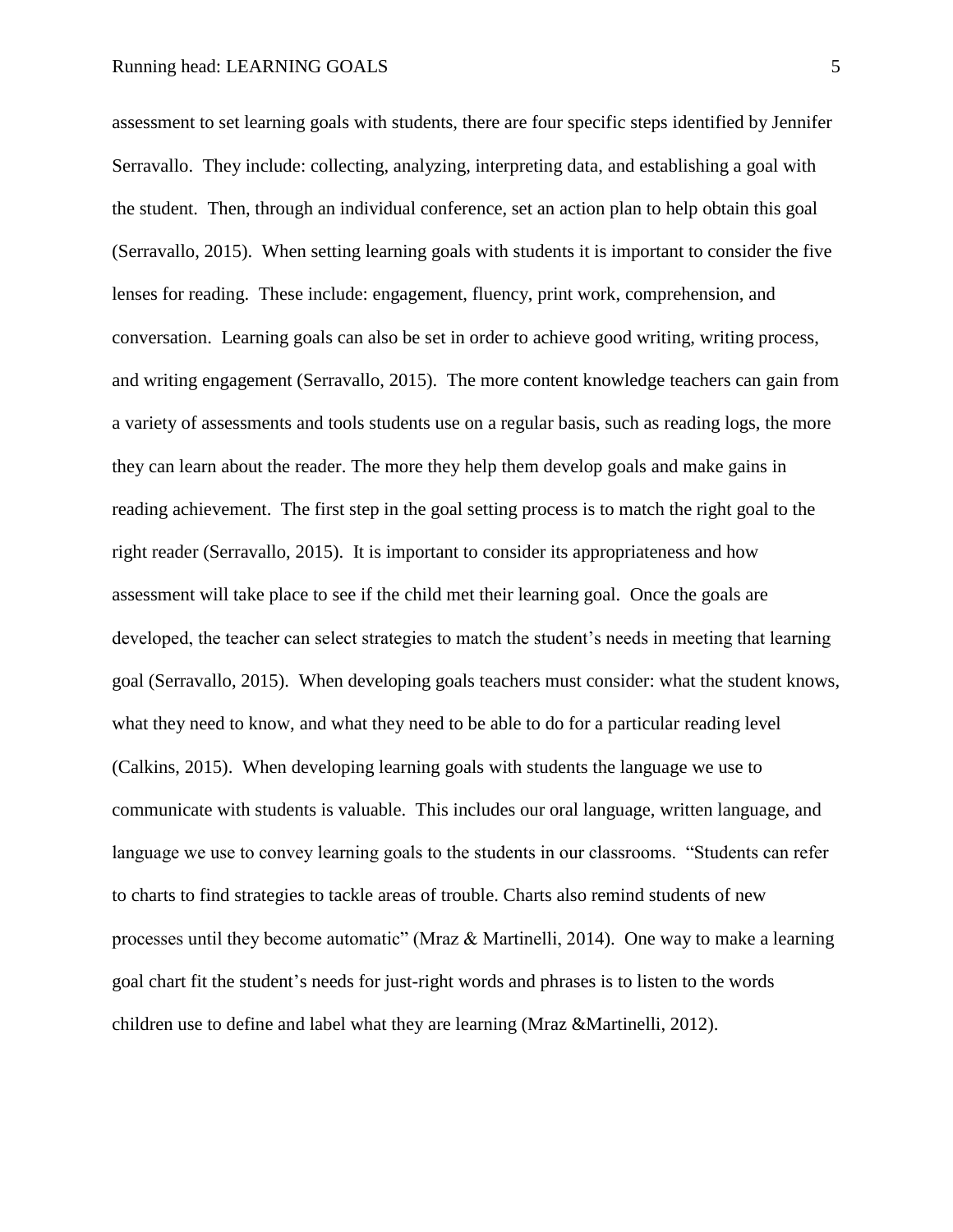Research shows that setting learning goals with students holds many values with young readers. They help readers feel a sense of ownership in their learning, make learning meaningful, and help readers develop their skills and independence in developing into stronger readers. Learning goals can help students grow as readers as long as the goal is obtainable and meets the reader where they need to be in order to grow.

#### **Research Question**

Research on this topic contains a limited number of classroom setting studies to measure the impact on student determined learning goals using assessment data. The purpose of this study is to investigate the following question:

How can assessment data be used to set student selected learning goals to better reading instruction and monitor student growth to improve student reading achievement?

The expected outcome of this study was that when assessment data was used to determine and set student learning goals with the individual student that reading achievement would increase through sight words which also impacted student's sight word recognition. The goal of the study was to determine if student selected learning goals had an impact on motivation and student growth through a selected targeted time of study.

#### **Method**

#### **Participants and Setting**

Research was conducted in a first grade classroom. The classroom contains twenty one students ranging in age from six to seven years old. The students are familiar with the goal setting process in the literacy workshops from previous literacy instruction based on the Lucy Calkins curriculum. Students had not had previous experience of using assessment data to set learning goals with assistance from the classroom teacher. The research timeline is from October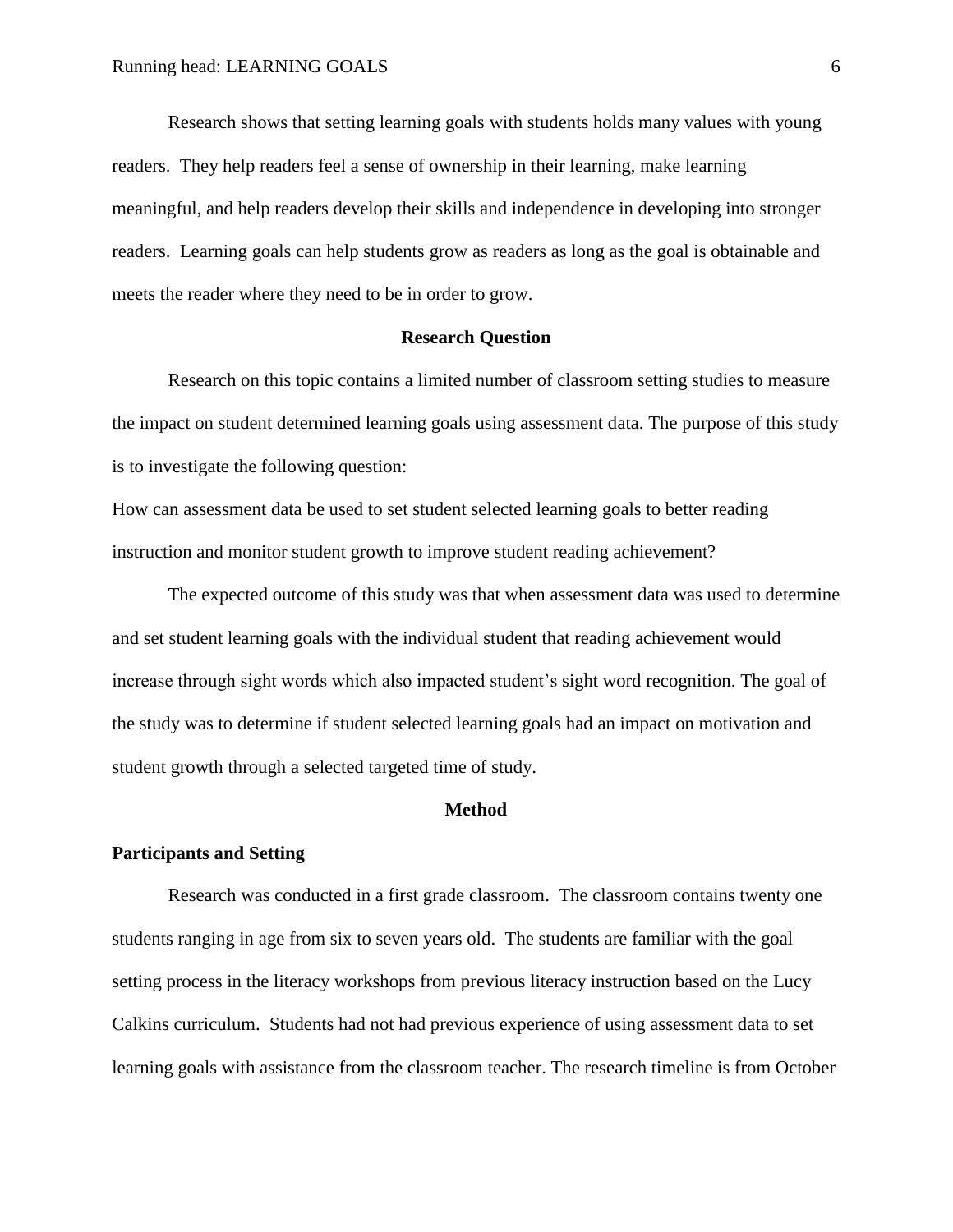1 to October 30, 2015. The students were selected for the test group based on their beginning of the year assessment scores for the reading benchmark and sight word assessments. The test group was also balanced with English language learners in the classroom. Students were selected based on not receiving outside services as a reading intervention. These services included reading recovery, speech, special education resource, and language tutoring. The rest of the students were picked based on being below expected grade level standards for sight words and reading level. This test group was selected from an elementary school with eighty four percent free and reduced lunch and limited parental support at home. The test group contains three identified English Language Learners. The test group is comprised of 3 male students and 4 female students. All the participants of both groups are in the same first grade classroom and receive the same literacy instruction throughout the school day. The control group participated in the same reading tasks of setting learning goals but did not use their assessment data to select a goal. The teacher studied that data and helped guide the learning goal. Both groups had the same literacy teacher to limit variables that might occur based on teaching style and approaches to goal setting.

#### **Materials and Procedures**

A district mandated assessment was used as a pre- and post-assessment for both test and control groups. The assessment was given to the experimental group prior to modifications being made to how learning goals were set. The assessment given was the Lucy Calkins Sight Word Assessment. This assessment is comprised of 200 sight words on lists A-H which students are expected to know by the end of the first grade school year. Each quarter students are required to know a certain amount of words to meet the benchmark set by the school district. This assesses known words found in the student's independent reading books.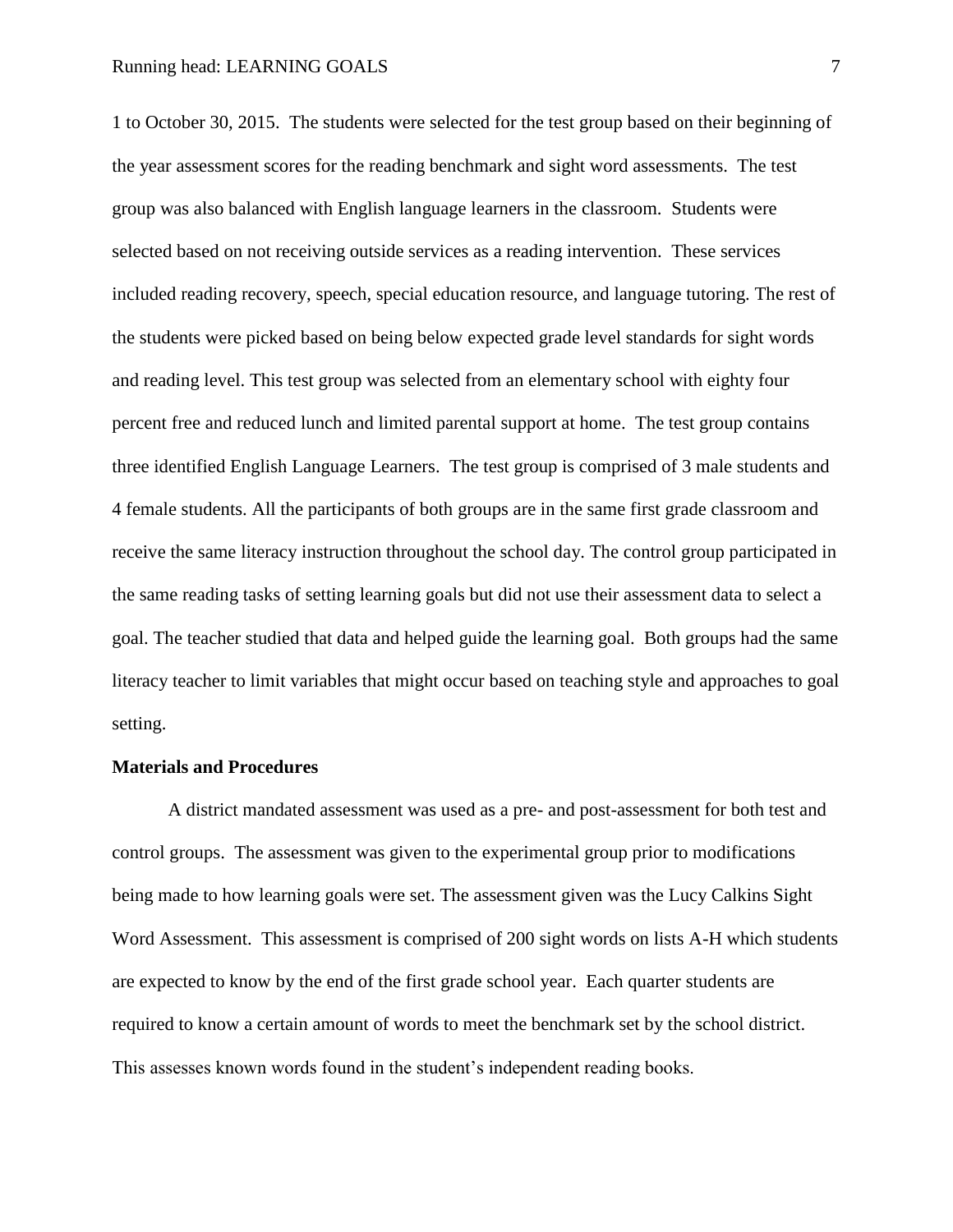When the assessments were first given before setting learning goals the range was large on known sight words and reading assessments. The students in the control group ranged from 27 to 122 known sight words. The students in the experimental group ranged from 12 to 52 known sight words. The students in the control group received sight word cards from the teacher with a goal set for the number of sight words to learn. The students in the experimental group set the number of sight words they wanted to learn by a targeted date of October 30, 2015. Students attended a one-on-one goal setting conference with the teacher to determine the projected outcome for their learning goal by the end of the given time period. The conference part of the goal setting provided insight on what the students felt they were able to accomplish in a month's time frame based on what they felt their sight word knowledge was at the time. The literacy teacher explained to students based on their assessments what the expected number of sight words for the quarter was and how it related to what they knew. Together they determined what they needed to do to meet standards.

The other variable was the amount of time students spend practicing their sight words at home and school. The students were then given a sight word ring to study at home and school based on the words they wanted to accomplish by October 30, 2015. A sight word ring is a group of flashcards with sight words the student is working on mastering. Each child's sight word ring is individual to their needs based on their sight word assessment. It was their responsibility to work on the sight words during this time period and they did not receive additional instruction other than the in class sight word instruction that was given to all students. Students could practice their sight words with the teacher but the only feedback provided was to reinforce the words they did not know. Students were progress monitored after two weeks in the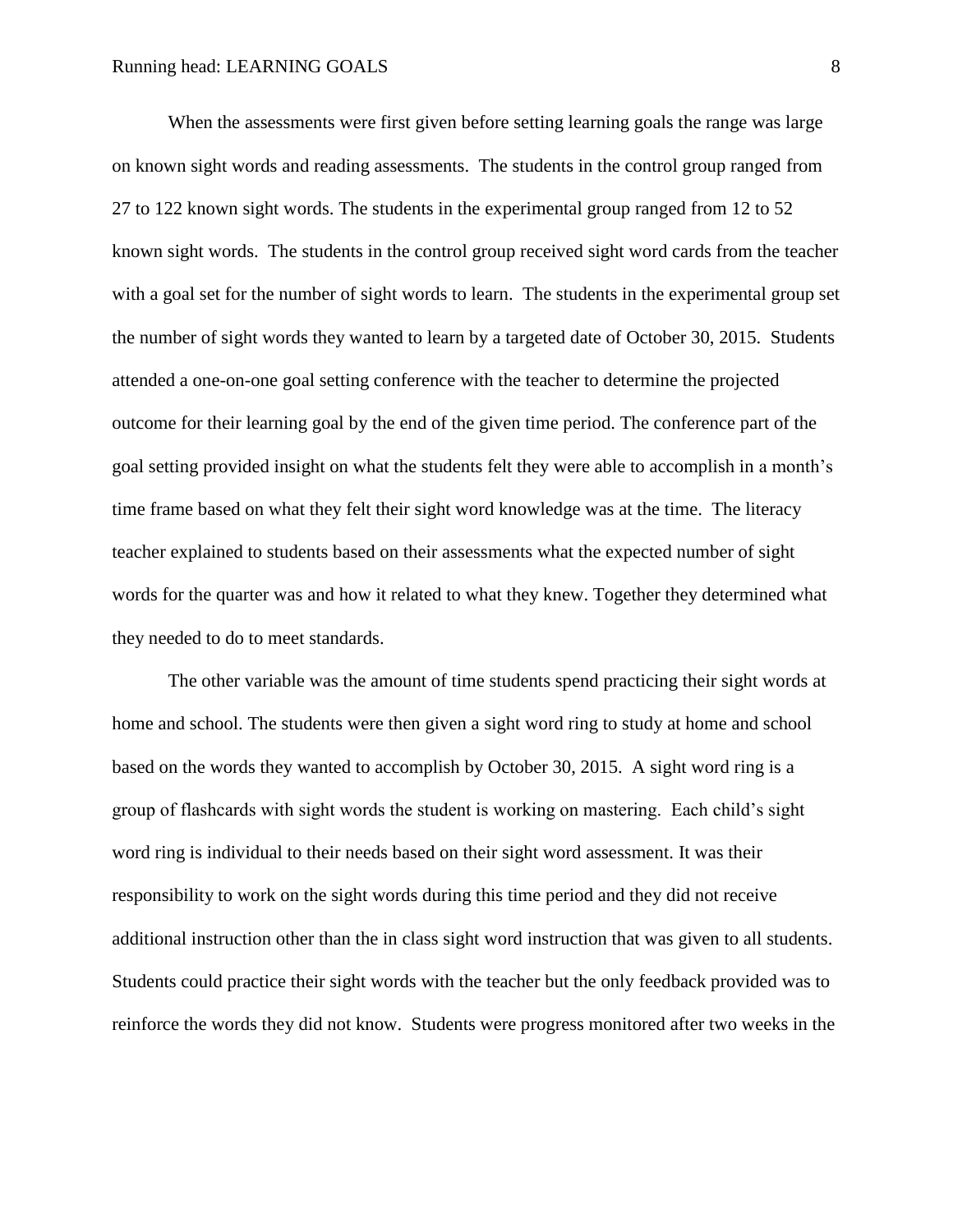study to check how much growth had been made and to determine what words were left to meet their end goal.

#### **Findings**

#### **Conversational Interviews and Observations**

The individual conferences produced insights to the student's mindset on their own learning and they helped the researcher match student assessment data and mindset to their individual learning goals. During the goal setting conferences, students shared what they wished to accomplish and their fears on accomplishing the goal set. One student responded to the initial conference, "I am just not good at sight words. I can't remember what they are!" Another student replied, "I try my best but there are just so many." This showed that the sight word list when given in its entirety can be completely overwhelming to a first grader. All the students in the experimental group wanted to know more sight words. However, they were not quite sure how to accomplish that task. When students met with the researcher to check up on growth and revise their learning goal if needed, students used the academic language related to the sight word assessment. They used the words such as I need 5 more words to complete list C and then how many more do I need to accomplish list D as well? During the student's individual goal setting conferences, students shared what they wished to accomplish and their fears on accomplishing the goal set. Other educators from the building noticed that this group of students had their sight word cards out in the after school pick up line, and had them attached to their backpacks. The students took ownership in their learning and as a result benefited from academic growth.

Student 1 shared that he practiced his sight words but sometimes they got mixed up in his brain. He stated that he was proud of how many he knew, but he wanted to learn more because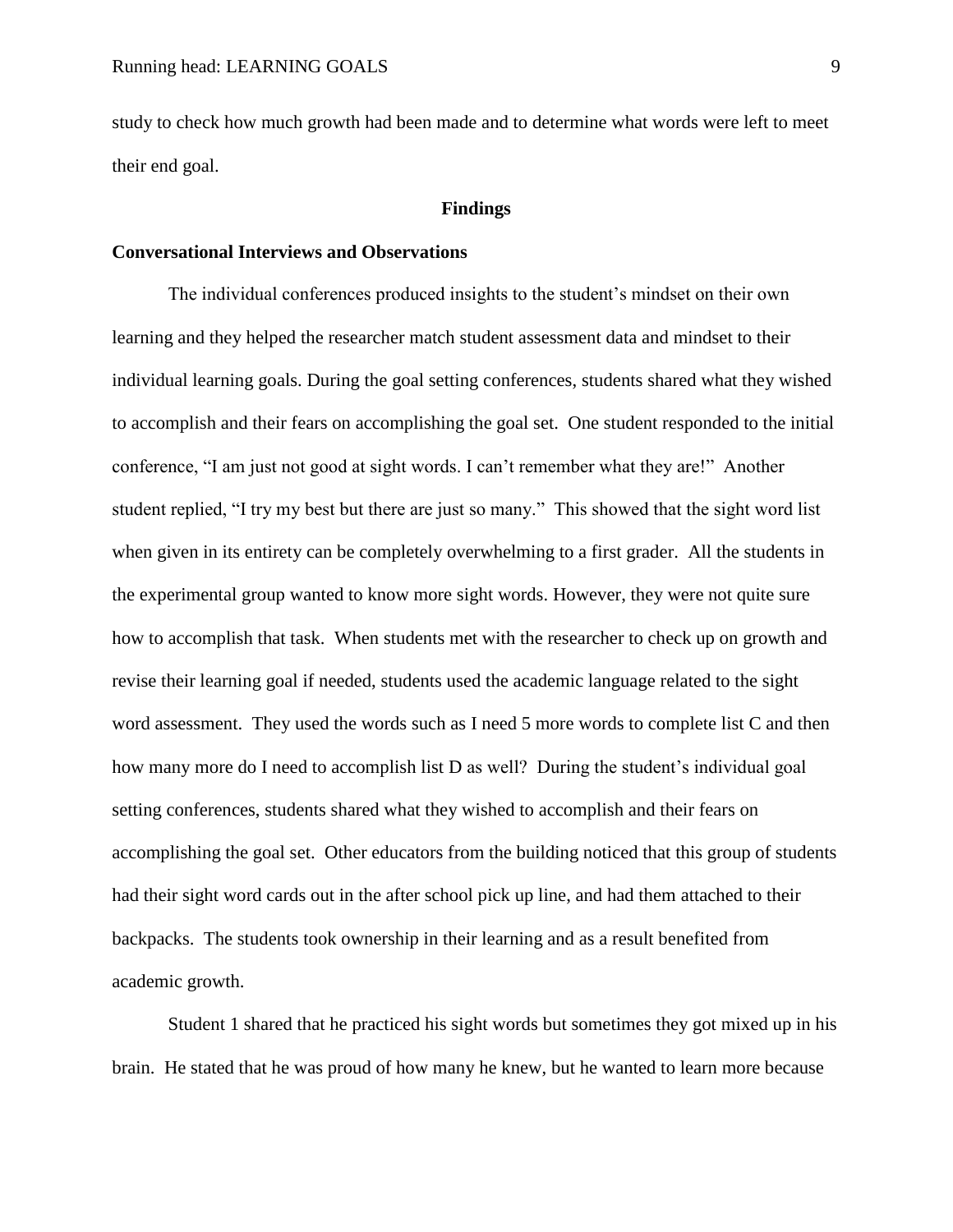that is what he gets stuck on when reading books. After looking at the data, he decided that by October 30, 2015 he would know all of lists A, B, C, and D. He would practice his sight words at home and would practice his sight words at least once a day with his literacy teacher. When he met for his progress monitoring, he stated that he knew all the words on lists A-C but was stuck on list D. He decided he would then practice his words with his reading partner as well to help him learn the tricky words.

Student 2 said she did not practice her sight words at home because her sister always said the words before her when they did them together. She set her learning goal of knowing 75 sight words by October 30, 2015. In her progress monitoring conference, she said it was easier to practice at home with her own words. She would practice them with her older sister by just reading the words to her which was less frustrating. She said she enjoyed working toward a goal because she knew what she needed to do to be a better reader.

Student 3 was very eager to learn more sight words to help him become a better reader. He saw his goal as a competition, and he was going to win no matter what. He even encouraged the other members of the goal setting group to put their sight words on the zipper pull of their backpacks so they would always have them with them to practice. He set a goal of knowing lists A, B, and C by the target date. Each time he met with the researcher, he stated that he was getting close and always asked how many were left to reach his target goal.

Student 4 was not sure that he could learn many sight words but he would try. He said that the sight words were hard for him to remember because there were so many and some looked the same. He decided that he could accomplish lists A and B by the deadline as that was not too many words. At his progress monitoring conference, he knew 44 of his 50 set words. He was very proud of his accomplishment and said he was sure he could meet his learning goal. He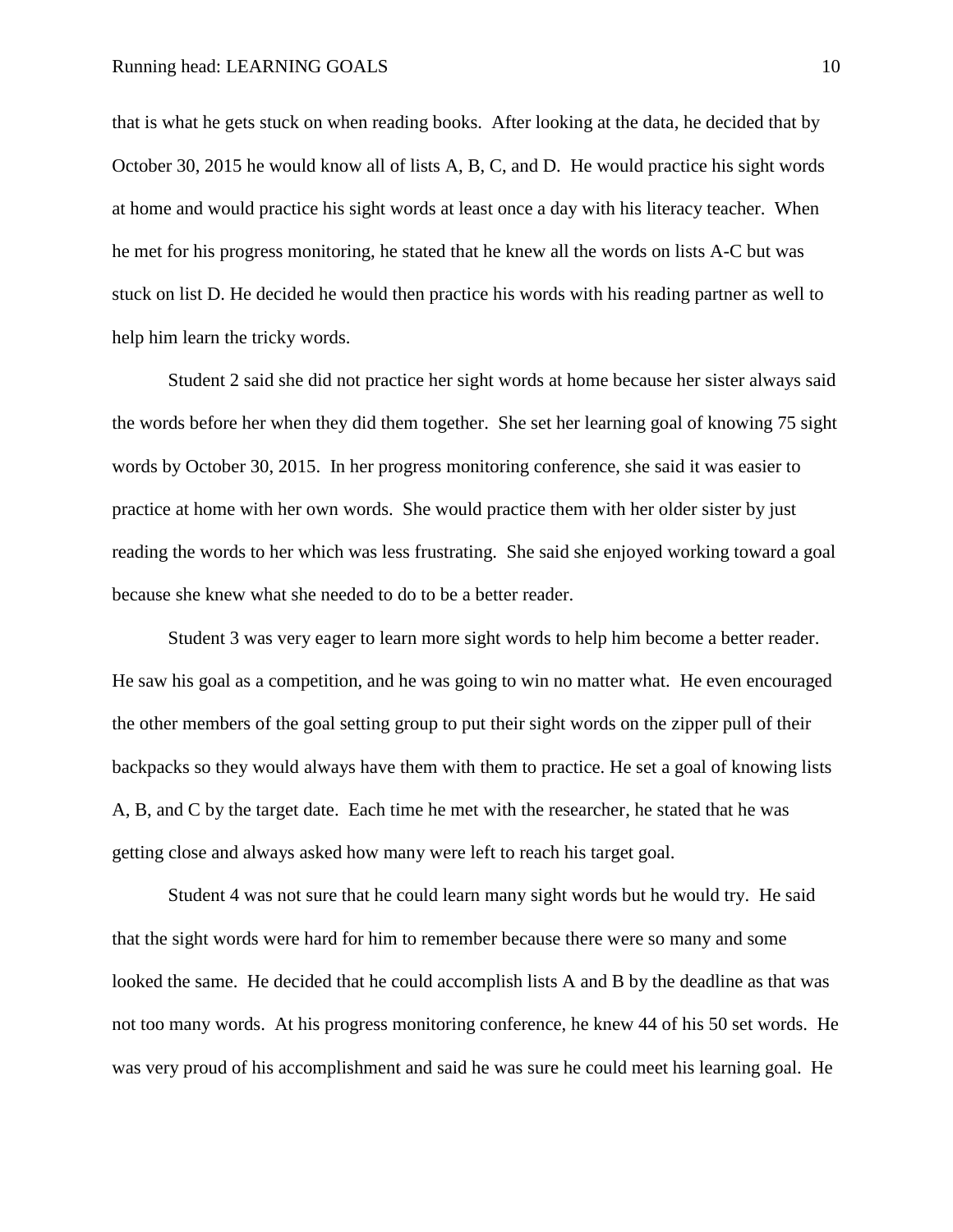also said he liked setting goals because it was easier to manage since his mom couldn't help him at home because she does not speak English very well.

Student 5 was not sure what she wanted to work on for her learning goal. When the researcher showed her the sight word assessment she said, "I need to work on sight words." She decided she could work on lists A and B for the month of October. At her progress monitoring conference, she knew 30 of the 50 sight words. She was very proud of her progress and said she would work hard to learn the rest. The researcher observed her working on her sight words during reading time which had not occurred before the goal setting.

Student 6 said she couldn't work on sight words at home with an adult because she was a foster child and there were six children in the house. She decided she would work on her words with her reading partner and with the teacher during the school day. She said that she wanted to know more but just did not have a chance to work on them. She set her learning goal at lists A and B by the target date.

In her conference, student 7 said, "Sight words have always been hard for me to remember. My mom and I practice them at home but there are so many and I get frustrated." She decided that she wanted to know 125 sight words which are lists A-E by October 30, 2015 because it would help her with her reading and writing.

### **Data**

The following tables and graph show the results of the Lucy Calkins Sight Word Assessment given as a pre-test and post-test for students in each group. The data also shows the student group averages and the amount of change over the period of the study.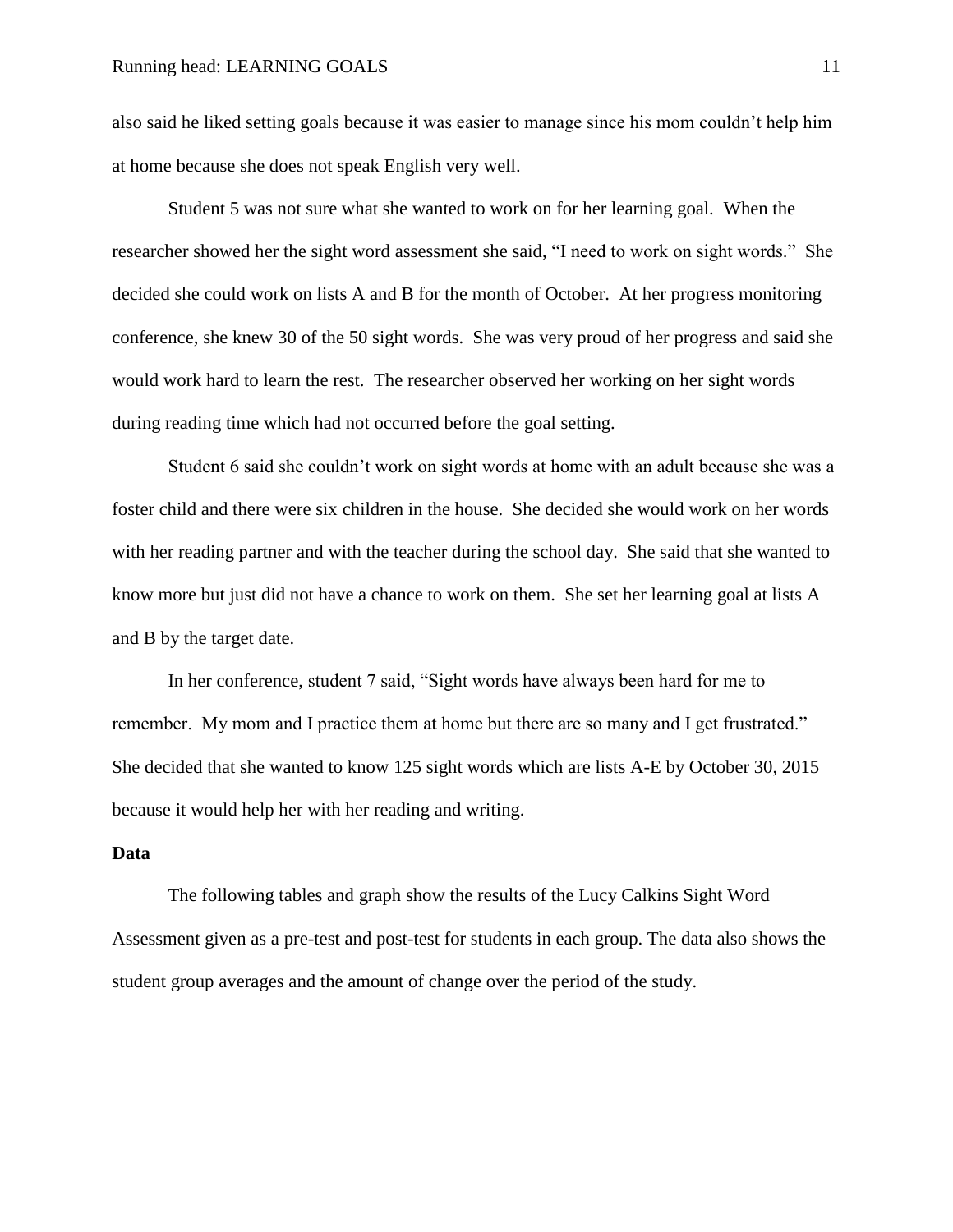|           | Pre-Test | Progress<br>Monitored | Post-Test | Change   |
|-----------|----------|-----------------------|-----------|----------|
| Student A | 107      | 135                   | 137       | $+30$    |
| Student B | 27       | 35                    | 45        | $+18$    |
| Student C | 26       | 41                    | 50        | $+24$    |
| Student D | 35       | 59                    | 71        | $+36$    |
| Student E | 27       | 39                    | 44        | $+17$    |
| Student F | 39       | 65                    | 72        | $+33$    |
| Student G | 12       | 15                    | 16        | $+4$     |
| Average   | 41       | 59.28                 | 62.14     | $+23.14$ |

**Table 1: Control Group Scores on Lucy Calkins Sight Word Assessment**

# **Table 2: Experimental Group Scores on Lucy Calkins Sight Word Assessment**

|           | Pre-Test | Progress<br>Monitored | Post-Test | Change |
|-----------|----------|-----------------------|-----------|--------|
| Student 1 | 50       | 87                    | 94        | $+44$  |
| Student 2 | 49       | 71                    | 80        | $+31$  |
| Student 3 | 42       | 52                    | 56        | $+14$  |
| Student 4 | 39       | 44                    | 55        | $+16$  |
| Student 5 | 12       | 24                    | 41        | $+29$  |
| Student 6 | 22       | 38                    | 47        | $+25$  |
| Student 7 | 52       | 101                   | 106       | $+54$  |
| Average   | 38       | 59.57                 | 68.42     | 30.42  |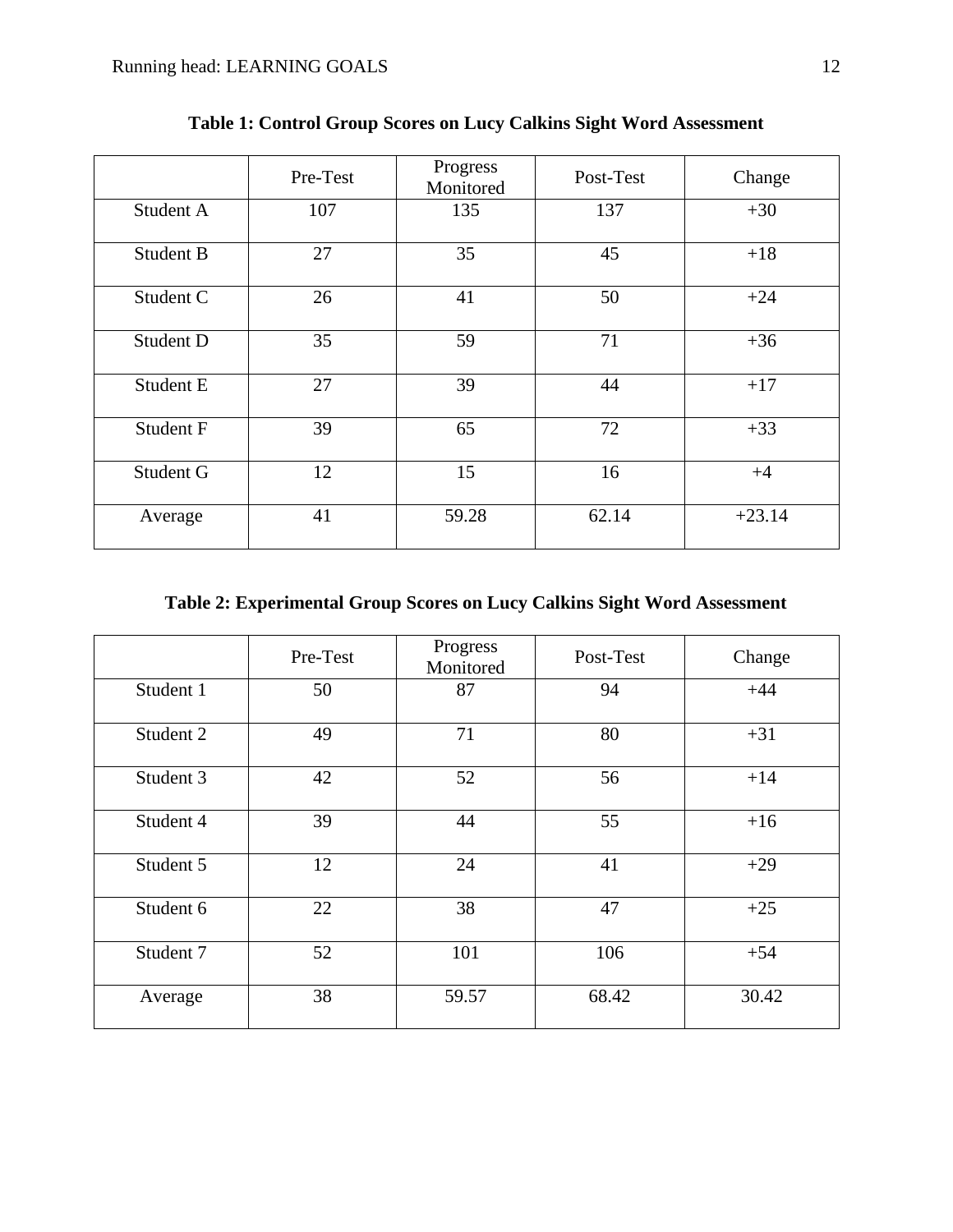

**Bar Graph: Group Averages on Lucy Calkins Sight Word Assessment**

#### **Discussion**

The average increase in student sight word knowledge in the experimental group, as measured by the Lucy Calkins Sight Word Assessment, was an increase of fifty five percent from the pre-test to the post-test. Three students showed moderate improvement between twenty nine and forty nine percent, while the other four students showed a substantial increase of between fifty three and seventy five percent sight word knowledge growth.

The students in the control group showed an average change in sight word knowledge which is to be expected with sight word instruction in the first grade classroom. Three students increased sight word knowledge between forty nine and fifty four percent while others showed a slightly increased knowledge of between sixty and seventy eight percent.

Overall, two out of seven students who scored in the lowest bracket of achievement on the sight word assessment showed growth over the four week period, but the experimental group showed more significant increases over the same time period with their selected learning goals. The difference in the two groups of amount of change between the pre-test and post-test is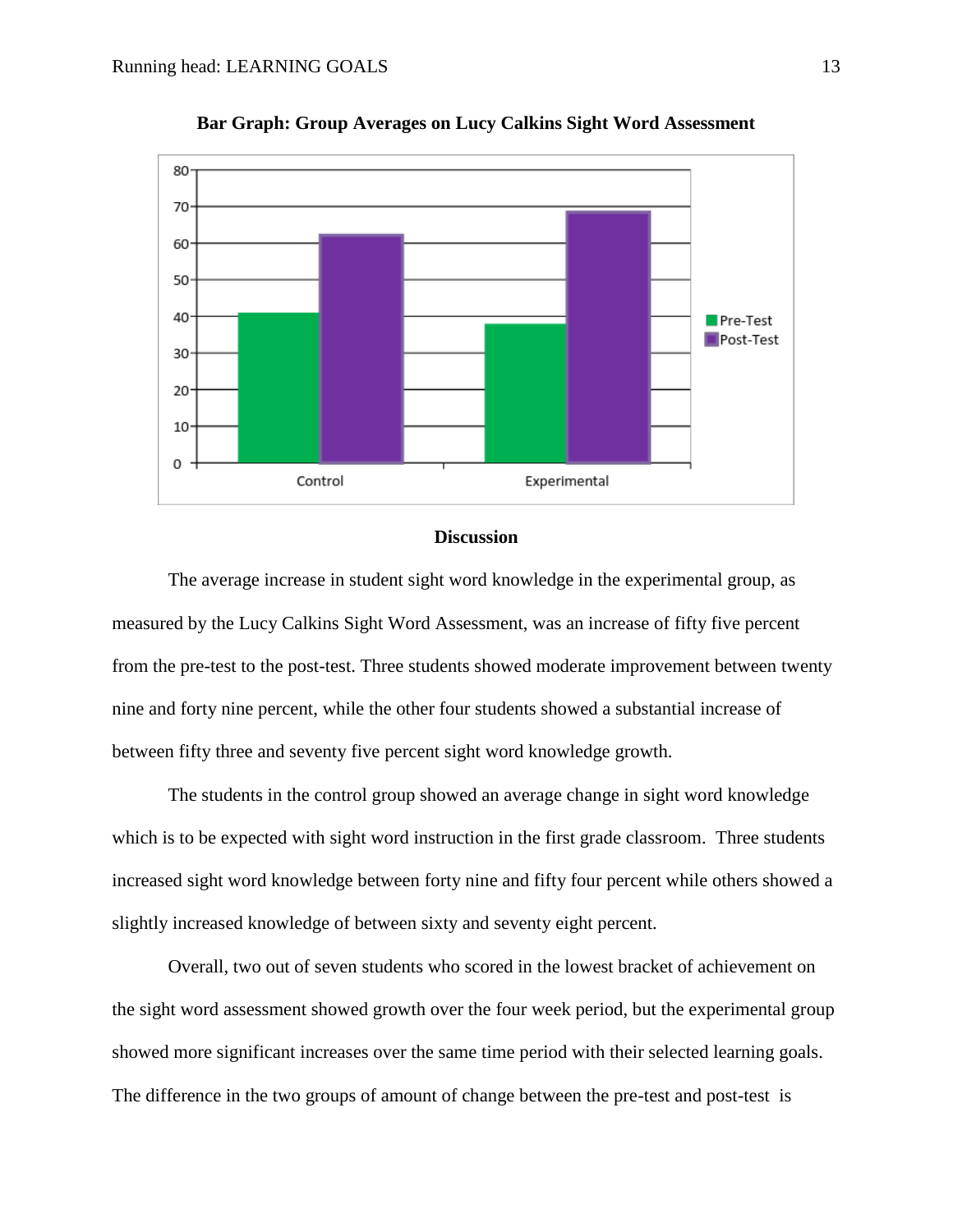significant enough to encourage further research into the topic of using assessment data to set learning goals.

# **Limitations of the Study**

Some influences outside of the researcher's control played a role in the results of the study. In addition to working on the learning goal at school, students were instructed to practice at home in order to be more successful. Some students in the study did not have the home support to practice their words at home. Students who only practiced at school were not as likely to have made the same gains as a student who practices at both school and home. This often came up in conferences with the teacher when she asked how they were working to achieve their learning goal. These conversations helped the teacher motivate and provide opportunities and support for these students to practice more at school.

A question about the study is where the results would be if replicated in another lower socioeconomic classroom or in a community with higher socioeconomic status and parental support. This would provide more data on the effectiveness of learning goals with students in this socioeconomic status and how it helps their learning if they do not benefit from support at home. The factor of setting learning goals based on assessment data and individual conferences with the teacher about their learning and what the student wanted to achieve helped them focus their attention on the task at hand and provided students with opportunities to work toward their learning goal.

Another limitation in this study was the size of the experimental group. The group was comprised of seven students from a class of twenty one students. If this study was completed again in the future, a larger sampling would be more conclusive to the outcome of the study. The study could also be completed with other key literacy areas such as: reading volume, stamina,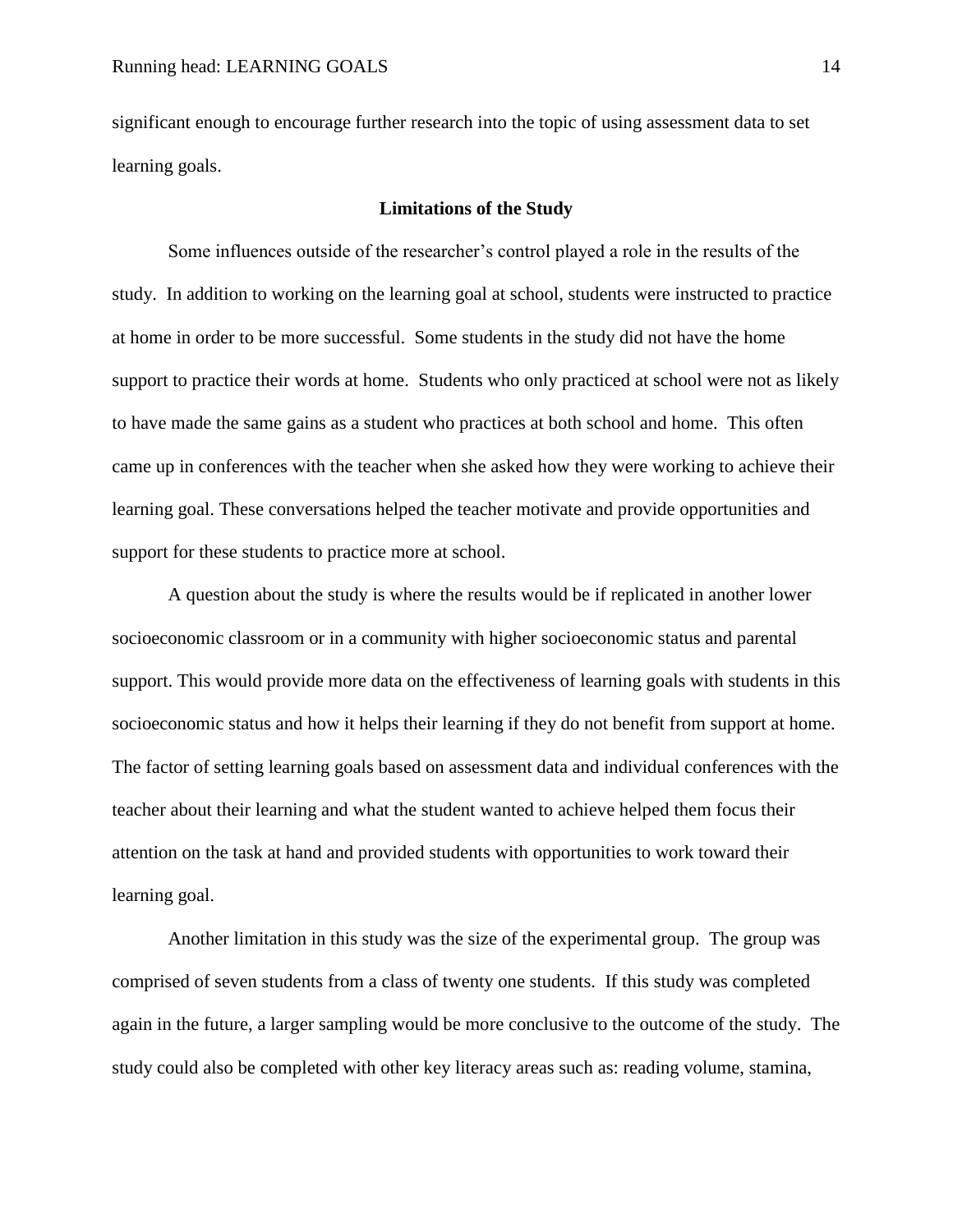comprehension, and decoding strategies to determine the effectiveness of using assessment data to set student determined learning goals in the classroom setting.

#### **Implications and Future Research**

A possible implication from these results is that learning goals have a greater effect on some students than others. Future research could be used to investigate if the changes in motivation introduced to the experimental group led to greater reading achievement gains for students like some of the students in the group who did not feel they could accomplish their learning goal because the task was overwhelming. Future research should consider the overall merits of using learning goals to increase student achievement but also the effects on the student mindset on their own learning capabilities.

Student learning goals can be found in many classrooms and are highly encouraged in the Lucy Calkins Reading curriculum. They can be a helpful tool for teachers to gain insight into student learning and can be used to determine their mindset in relation to their thoughts about their own learning. Students can benefit from studying assessment data alongside the teacher to gain ownership of their own learning and gain motivation to increase their academic achievements in literacy. When teachers have a better understanding of how students feel about their own learning abilities and achievements, they are more able to meet the student where they are on their path of learning and help them change their mindset and see the good in what they do on a daily basis. Students with a fixed mindset that do not believe they can achieve, will not be as successful as students with a growth mindset who think that anything is possible with time and a little hard work. Learning goals are an excellent way of moving the students toward growth mindset and helping them select what they want to work on to become a better reader and learner.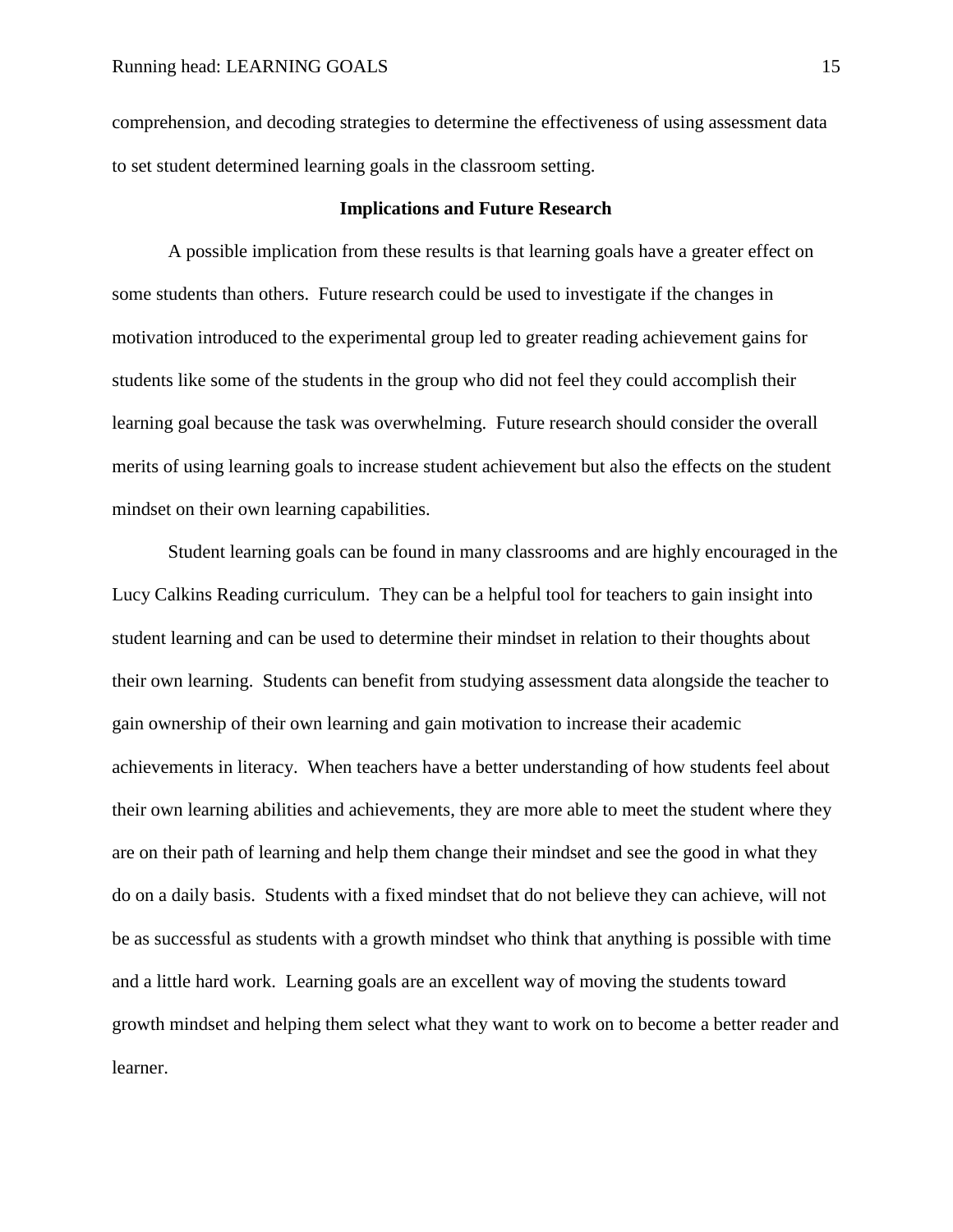The focus on students taking on ownership and having agency about their own learning might make teachers want to control what students set for a learning goal. By knowing your students and what they must accomplish to be successful in grade level benchmarks, setting learning goals with students can provide valuable insights into the student learning process. An educator wanting to set learning goals with students should take into consideration the time for setting a goal and finding appropriate student friendly interventions to help them meet their goal successfully while gaining confidence in their own learning. When students take ownership in their own learning, motivation and achievement will increase.